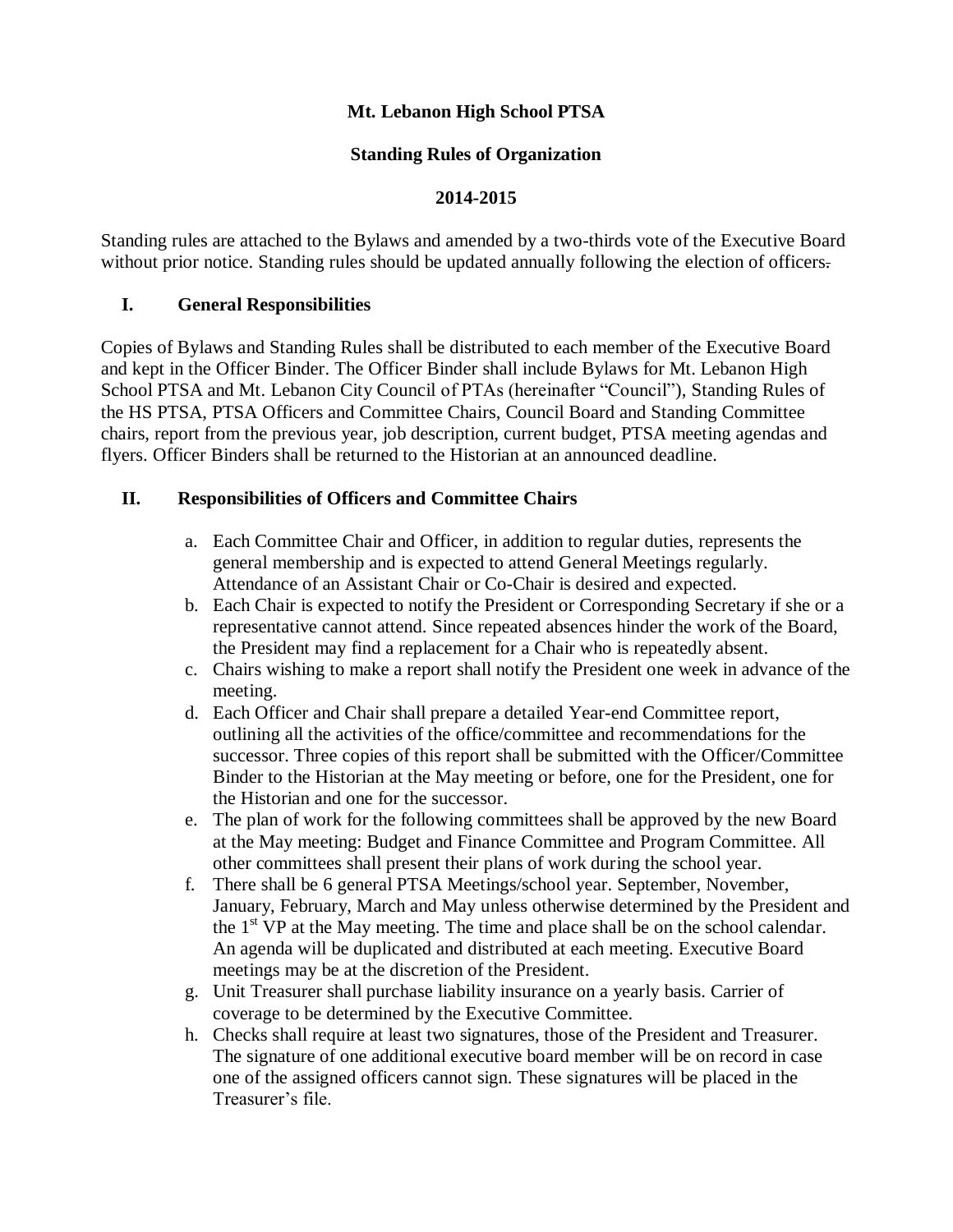i. Membership dues shall consist of annual dues of \$15.00 per member (\$10.00 per faculty/staff) and be distributed as follows: National dues \$2.25, State dues \$2.75, Council dues \$0.45 and Georgia Pogue Scholarship Fund \$1.00.

## **III. HS PTSA Officers and Description of Duties**

## **a. President**

- i. Monthly duties:
	- 1. Preside over PTSA general meetings
	- 2. Preside over executive board meetings
	- 3. Attend president's meetings
	- 4. Attend Council meetings
	- 5. Write presidents' message for lebohighlights
- ii. Invite Teacher Rep, Activity Director, Student Council Rep and Principal to report at each PTSA meeting
- iii. Speak at Freshman Orientation
- iv. Attend Welcome Back Breakfast-introduce officers/speak and ask Faculty to join the PTSA
- v. Check in with Committee chairs to ensure all is ok
- vi. Attend Open House and speak at event over loudspeaker
- vii. Keep track of volunteer needs
- viii. Update standing rules annually or at least once/term
- ix. Fill all committee chairs
- x. Prepare budget with budget committee
- xi. January—work on Awards committee chaired by  $1<sup>st</sup> VP$
- xii. January—work with PTA Council Secretary to determine Student Visionary Award Winner for Installation Luncheon
- xiii. Attend HS calendar meeting in spring-organized by Gina Stein-Principal administrative asst.
- **xiv.** Host Council Georgia Pogue Reception in May
- **xv.** Perform all additional duties listed in the bylaws Article IX, Section 1 and on the President duty list in the President Binder

# **b. 1 st Vice-President**

- i. responsible for the HS portion of the School District Calendar
- ii. responsible for coordinating the Joint Board Luncheon in May with the President
- iii. chair the Awards committee **(starting in January)** (committee description section Vd) to determine whether the association will make any honorary awards for the year. Such honorary awards may include the Pennsylvania State Life Membership Award, a contribution, or the PTSA Outstanding Service Award
- iv. responsible for Parent Education
- v. official delegate to the Mt. Lebanon City Council of PTA's
- vi. perform all additional duties listed in the bylaws Article IX, Section 2a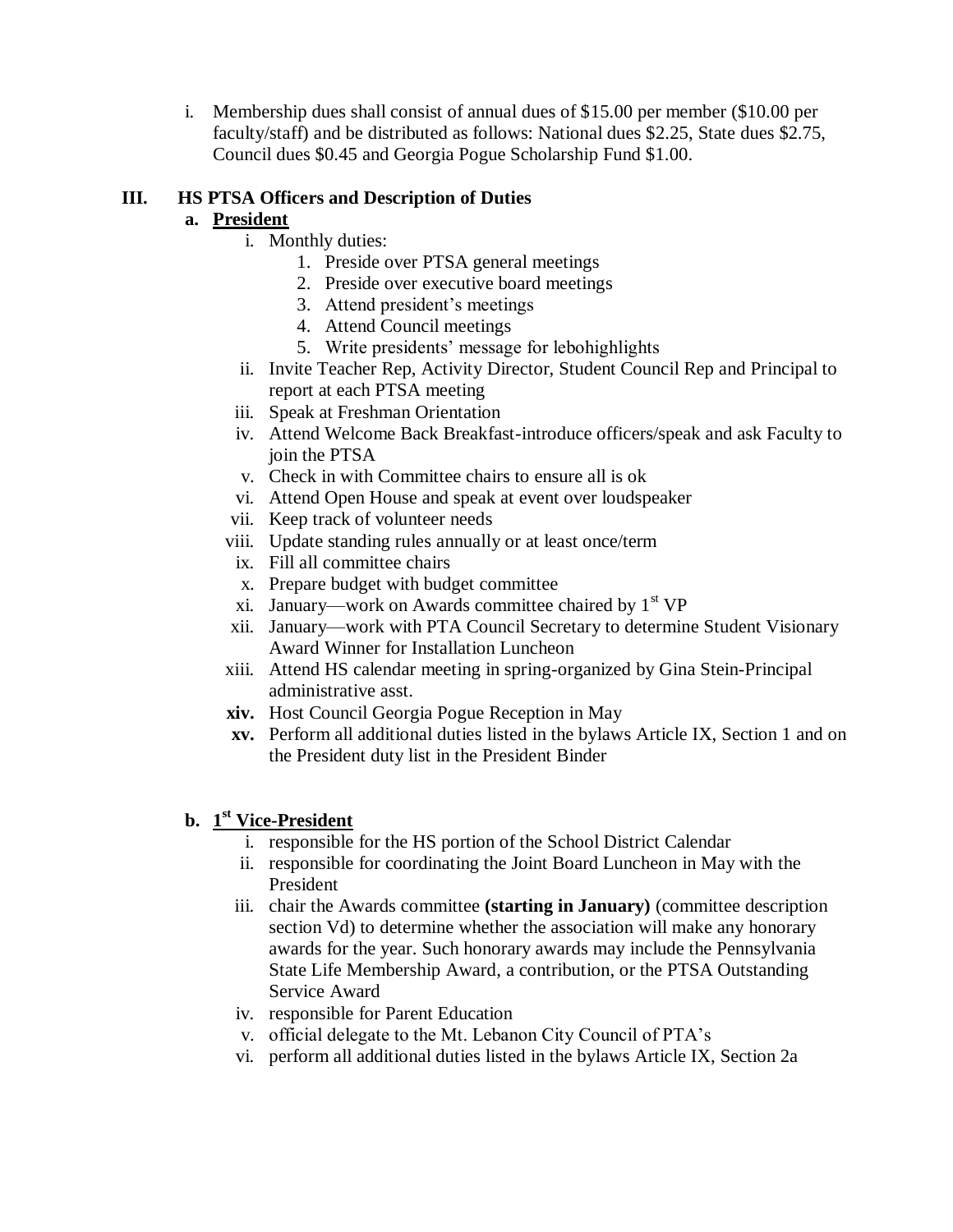# **c. 2 nd Vice-President**

- i. member of the Budget and Finance Committee
- ii. responsible to place "Been There, Done That" facts" in the lebohighlights monthly
- iii. work with AFS advisor to coordinate a reception for the HS foreign exchange students at the November PTSA meeting.
- iv. Order cake/beverage/paper products for Georgia Pogue ceremony in May
- v. perform all additional duties listed in the bylaws Article IX, Section 2b

# **d. 3 rd Vice-President**

- i. recruit parent volunteers for all activities throughout the school year
- ii. work with Judith Kolko on volunteer needs and create e-blasts requesting volunteers
- iii. submit spreadsheet with volunteers to the requestor including parent name, child name, phone # and e-mail
- iv. perform all additional duties listed in the bylaws Article IX, Section 2c

# **e. 4 th Vice-President**

- i. not an elected position—filled by High School Principal
- ii. attend all Executive board meetings
- iii. attend and report at all PTSA meetings

# **f. Recording Secretary**

- i. Record the minutes at each general PTSA meeting
- ii. Provide minutes electronically at least one week prior to the next PTSA meeting to the executive board to review
- iii. Provide minutes to HS Technology chair to post on the HSPTSA website
- iv. Have at each meeting written minutes for at least the 12 previous meetings
- v. Maintain a current copy of the bylaws, standing rules and membership list
- vi. Perform all additional duties in the bylaws Article IX, Section 3

# **g. Corresponding Secretary**

- i. Send delegated correspondence as assigned
- ii. Work with membership chair to send tax receipts and thank you notes for any donation made to the PTSA over \$25.00
- iii. Perform all duties listed in the bylaws Article IX, Section 4

### **h. Treasurer**

i. Perform all duties as listed in the bylaws Article IX, Section 5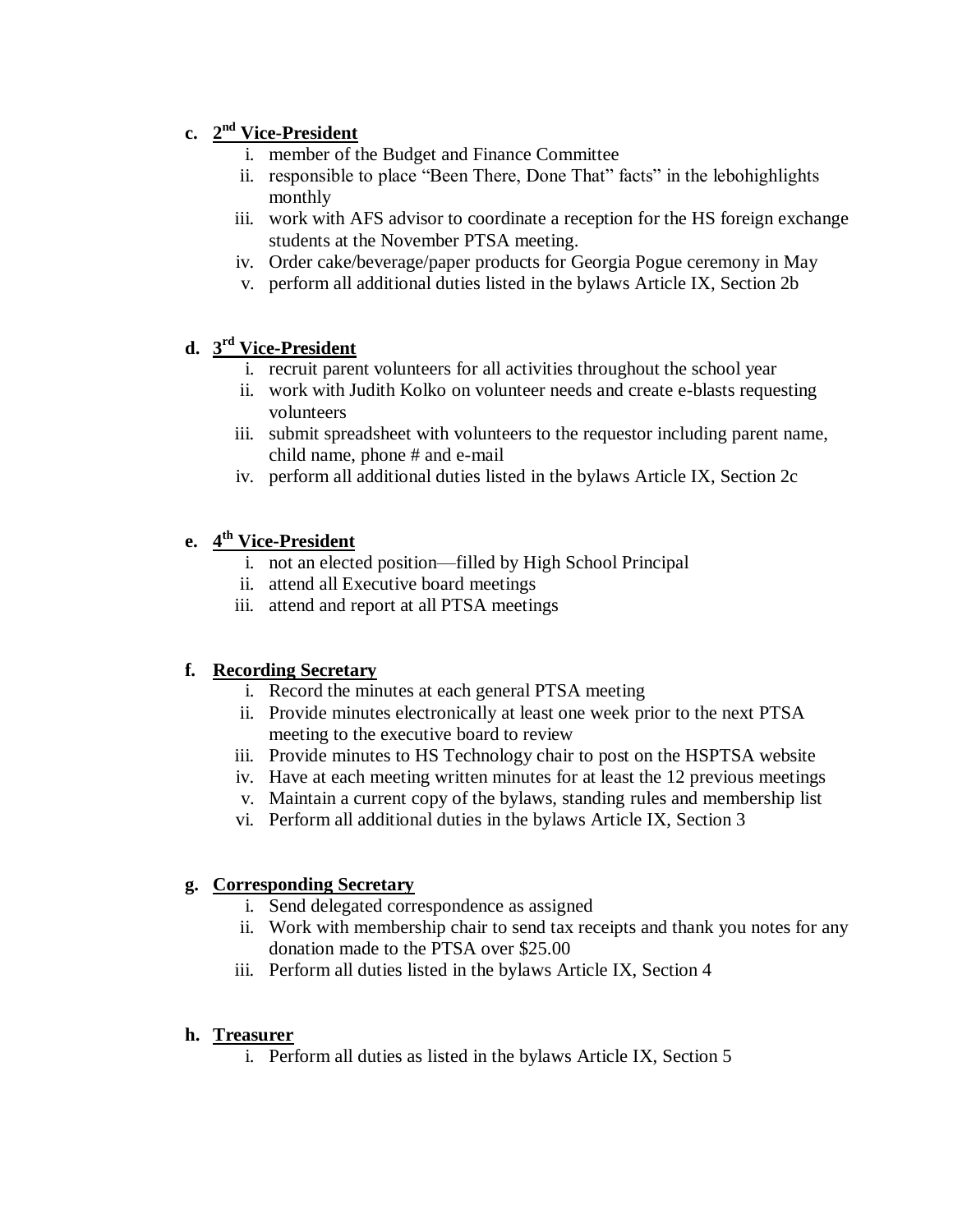## **i. Historian**

- i. Responsible for collection of all officer and committee chair binders after completion of each event or at the end of the school year
- ii. Update all binders to include:
	- 1. A detailed Year-end Committee report, outlining all the activities of the office/committee and recommendations for the successor
	- 2. Complete job description
	- 3. Officer and Committee Chair list
	- 4. Current Budget
	- 5. Any additional office or committee information
- iii. Distribute each binder with plenty of lead-time to perform the committee work
- iv. Record all yearly award recipients-1 copy Historian binder, 1 copy President
- v. Perform all additional duties in the bylaws Article IX, Section 6

## **j. Board Members At Large**

- i. Attend all PTSA general meetings and provide input
- ii. Attend all Executive Board Meetings
- iii. Liaison between general membership and the board
- iv. Volunteer resource for all activities

#### **IV. Standing Committees and Description of Duties**

- a. **Arts in Education:** coordinates the annual Arts in Education student program sponsored by the Pennsylvania PTA and arranges for recognition of the winners at the District 10 Spring Luncheon and manages the submission and prompt return of all student entries.
- b. **Bylaws and Parliamentarian:** is responsible for and aware of Bylaws and Standing Rules as they affect the business of the meeting and for advising the President if there is any question.
- **c. Class Breakfast**: responsible for working with the Activities Office to plan Class Breakfast for the seniors, juniors, sophomores and freshmen. The committees are responsible for recruiting volunteers to ensure the success of the event.
- **d. Corporate Rewards:** coordinates all corporate rewards programs and publishes them in the newsletter
- **e. Directory Information/Production:** compile PTSA school directory. Responsible for collection of data, design and development and distribution of the directory to all PTSA members
- f. **Environmental Concerns:** strives to make parents, teachers and students aware of environmental concerns in the home, school and community.
- g. **Faculty/Staff Breakfast:** plans and accomplishes a "Welcome Breakfast" for the entire faculty, staff and guests, in particular the new foreign exchange students, and their host families in August.
- h. **College Greeter:** works in cooperation with the Guidance Office to staff volunteers for the College Greeter Program. In addition, this committee provides volunteers for the College Fair when Mt. Lebanon hosts this event.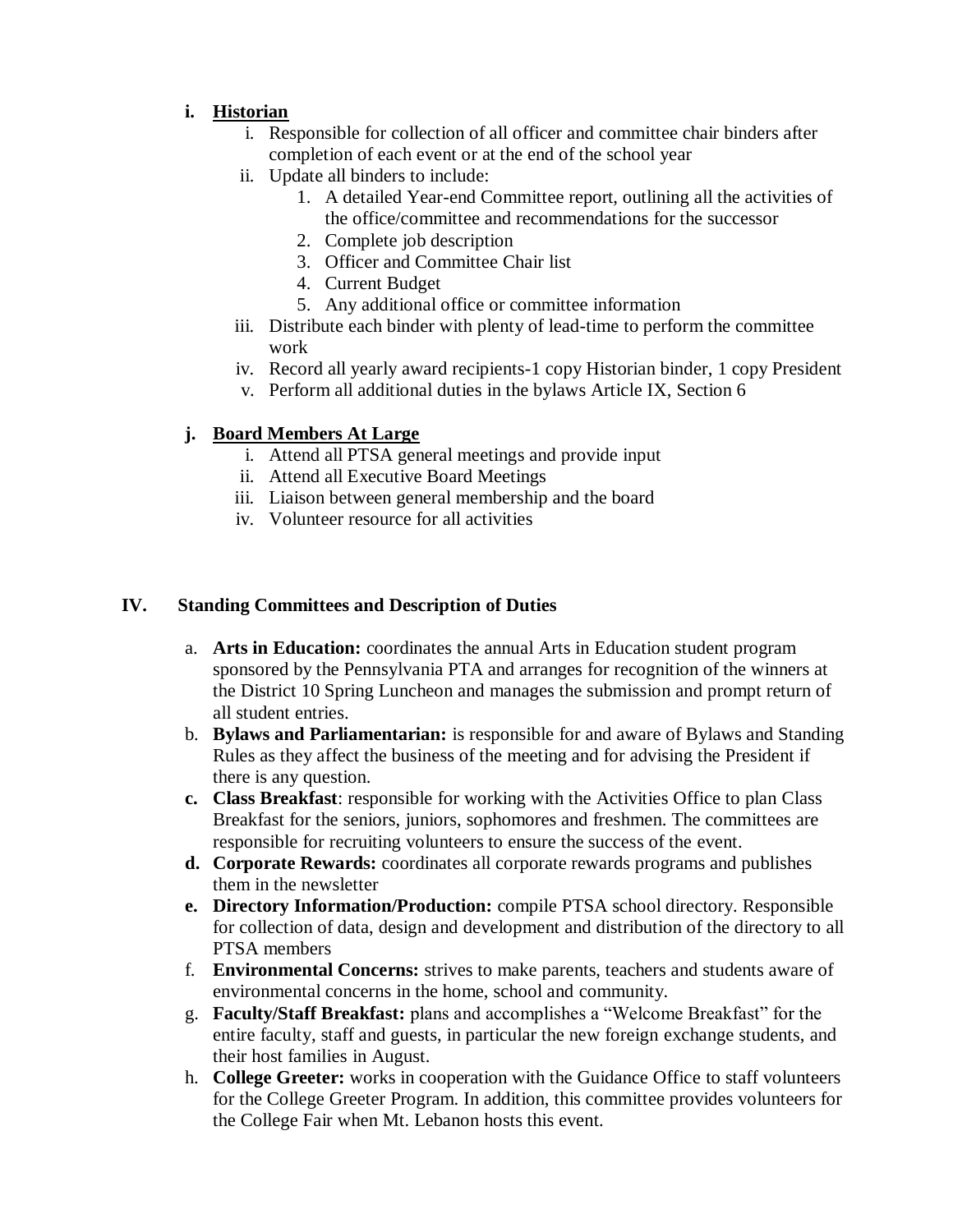- i. **Human Relations:** work with guidance to coordinate needs of high school students new to the country or new to the district to help them assimilate more readily into an unfamiliar environment. These services may include acting as a liaison with Student Council, communicating with parents/families to make certain that they are signed up for the lebohighlights, that they are aware of activities and coordinating activities to acclimate the students to the high school. Communicate throughout the school year to ensure all is ok.
- j. **Juvenile Protection:** is a member of the Juvenile Protection Partnership working in cooperation with Council, the other units, the school district and the police department. JPP makes safety recommendations for the schools and the community. Information is disseminated in the newsletter and the high school cable channel.
- k. **Market Day:** coordinate the Market Day program—advertise in the lebohighlights monthly. All profits go to High School Student Council
- l. **Membership:** Coordinate the HS PTSA membership campaign-enroll the faculty, parents and students and forward the dues to the Treasurer. Membership Chairs are responsible for forwarding updated membership lists to the recording secretary and President on a regular basis during the school year. Responsible to "man" the membership table selling memberships at New Parent Orientation and Open House.
- m. **Newsletter:** is responsible for coordinating the electronic newsletter, Lebo Highlights, on a semi-monthly basis. The Chair will notify the PTSA Board, Guidance Department, Principal and other relevant parties of the deadlines for publication. Articles are provided to the Newsletter Chair by a Council Newsletter Chair, whose duties include: 1) serving as the PTA liaison for newsletter articles and notices from the school district, community and other outside groups that are of district wide interest; and 2) disseminating such district wide newsletter articles to each of the school district PTA units.
- n. **Open House/Dessert Committee:** plans and coordinates activities associated with Open House and Dessert. Work with Activities Director to find student volunteers for the dessert table.
- o. **Parent School Education:** work with 1<sup>st</sup> VP, PTA Council and Jefferson Middle School PTA and Mellon Middle School PTA Parent and School Education Committees to plans informational programs for parents ; assists in publicizing and coordinating Council programs; attend Council sponsored school education meetings; reports to the PTSA Board and the general membership via newsletters.
- p. **Prom Committee:** works with the Activities Office to arrange for the Senior Prom, recruit chaperones and organize events of the evening.
- **q. Senior Boat Ride Committee:** works with the Activities Office to recruit volunteers for the Gateway Clipper boat ride for the Senior Class. Generally held in September.
- r. **Senior Picnic in the Park:** works with the Activities Office to coordinate a picnic for the seniors in the spring, typically the picnic is held just before the commencement rehearsal. The committee coordinates volunteers to help with the food and decorations.
- s. **Staff Appreciation:** coordinates activities during Staff Appreciation Week.
- t. **Technology**: maintains the High School PTSA webpage in a timely fashion, and acts as a liaison between the Mt. Lebanon PTA Council Technology Committee and the Executive Board.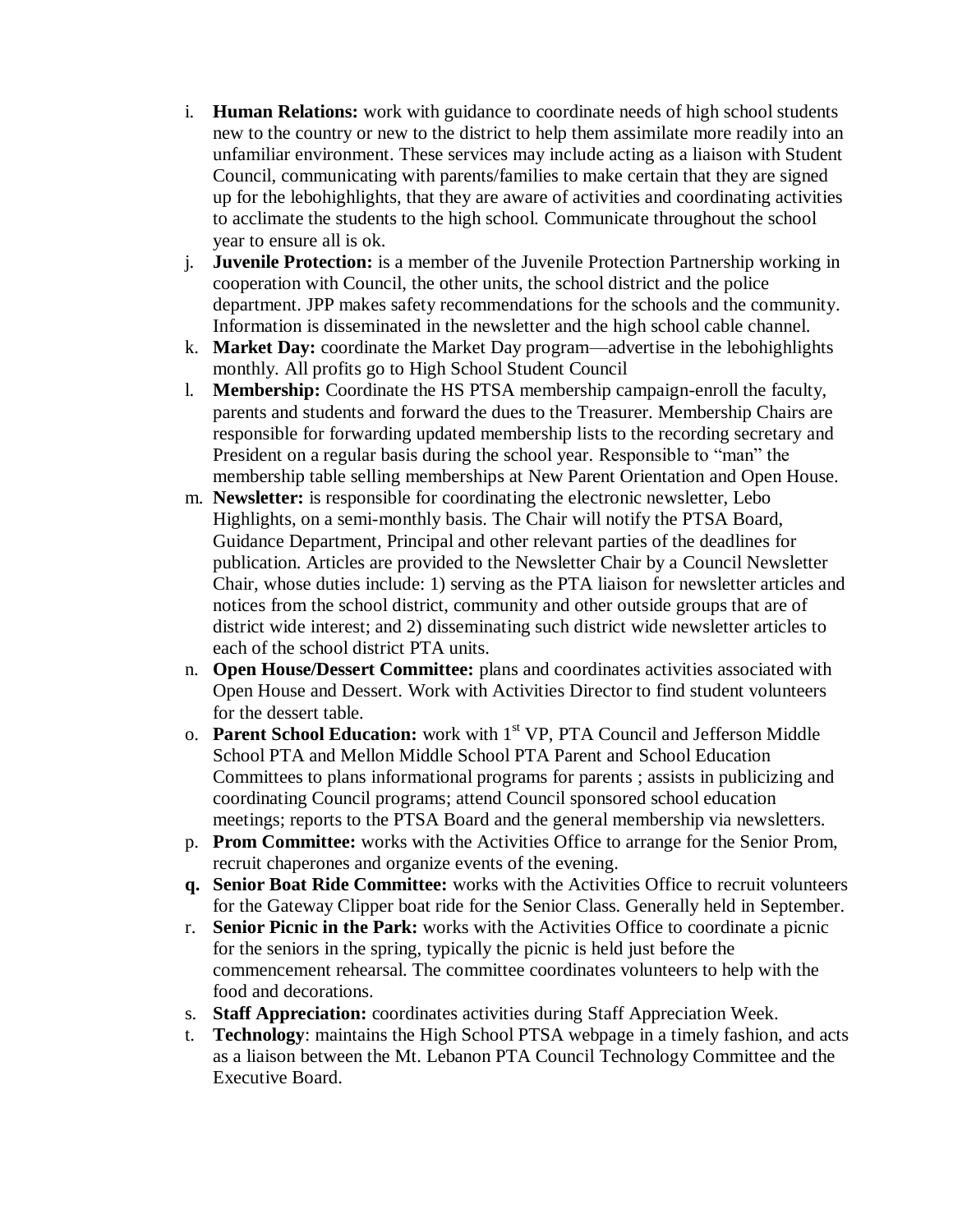### **V. Special committees**

- a. **Audit Committee:** selected in May as prescribed in the Bylaws, Article IX, Section 5, to report at the first PTSA meeting in September.
- **b. Budget and Finance Committee:** The committee shall consist of incoming and outgoing Presidents, incoming and outgoing Treasurers, and incoming  $2<sup>nd</sup> VP$ . The committee will meet following the election of officers to prepare a proposed budget to be presented at the May meeting. The proposed budget will then be posted on the website and voted on in September-- the first meeting of the new school year.
- c. **Nominating Committee:** elected at the January PTSA meeting as prescribed in the Bylaws, Article VIII, Section 7b.
- **d. Awards Committee-This committee shall consist of 1<sup>st</sup> Vice-President (chair),** president, principal and  $3<sup>rd</sup>$  Vice-President to determine whether the association will make any honorary awards for the year. Such honorary awards may include the Pennsylvania State Life Membership Award, the PTSA Outstanding Service Award and/or an honorary contribution. (**Committee work must Start in Jan/Feb)**
- e. Other committees may be appointed by the Executive Board as needed.

## **VI. Representative to the Executive Board**

- a. **Student Council Delegate:** The Student Council sends a delegate or delegates to the PTSA General Meetings to report on student activities.
- b. **Student Council Liaison/Activities Director:** Keeps the lines of communication open between the PTSA and Student Council.
- c. **Teacher Representative:** A faculty member who acts as a liaison between the PTSA and the high school faculty. Teacher rep attends and reports at all PTSA meetings and helps the PTSA with faculty membership.The high school Principal and the PTSA President select the Teacher Representative.
- d. **Past President:** The immediate Past President shall be an ex-officio member of the Executive Board and acts in an advisory capacity.
- VII. **Publications:** The President and Treasurer shall review the need for subscriptions to Our Children and PTA in Pennsylvania.

### **VIII. Delegates or Representatives**

- a. The President or an alternate shall attend State or District 10 Meetings or Conventions with expenses paid by the unit.
- b. The Executive Board shall determine the expenses of Officers or Committee Chairs attending special meetings.